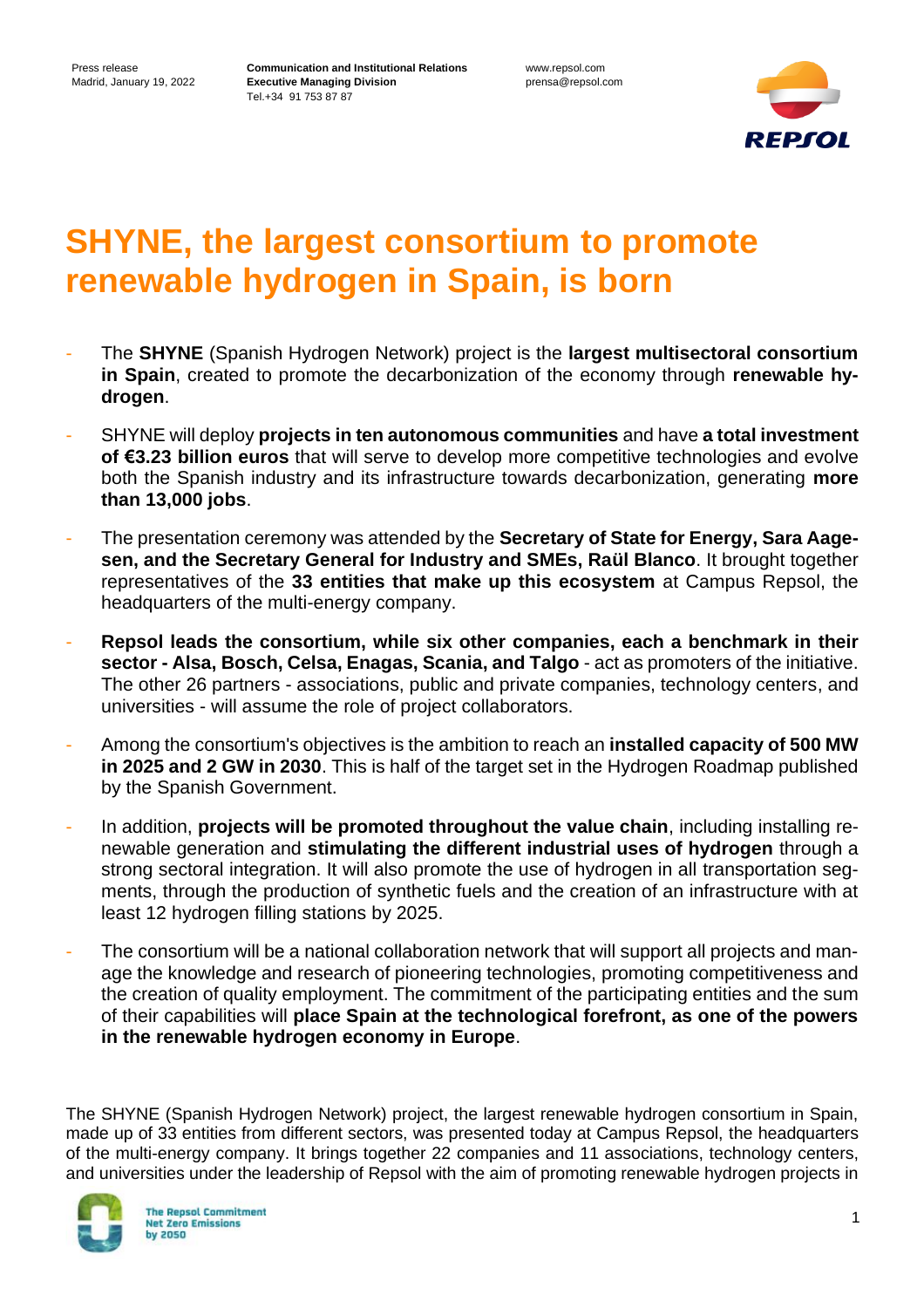

all areas of the Spanish economy and, thus, stimulating rapid and effective decarbonization through this energy vector that is considered one of the keys to the energy transition.

SHYNE aspires to be a benchmark project in Europe, structuring new opportunities throughout the value chain, through collaboration between companies that pursue a common goal: decarbonizing their activity, and joining efforts and investments to achieve it. To this end, the project has six promoting partners, in addition to Repsol. All are leading companies in their sectors: Alsa, Bosch, Celsa, Enagas, Scania, and Talgo.

The projects grouped in SHYNE will involve an accumulated investment of €3.23 billion. This investment will enable the implementation of different initiatives for the production, distribution, and use of renewable hydrogen in the industrial sector, in transport, as well as other applications, and the development of pioneering technologies and acceleration if the deployment plans for this gas. The overall project is expected to generate more than 13,000 jobs.

The Secretary of State for Energy, Sara Aagesen, participated in the presentation ceremony, pointing out that "renewable hydrogen is a national project. It is the piece of the puzzle we were missing to move towards the decarbonization of the economy, achieve climate neutrality in 2050, and advance in the development of knowledge, 'made in Spain' technology, and the consolidation of the business fabric and industrial value chains". Aagesen also highlighted the important role of hydrogen in the Strategic Project for the Recovery and Economic Transformation of Renewable Energies, Renewable Hydrogen, and Storage (PERTE ERHA) and pointed out that the SHYNE initiative "is set within the Government's integrative country project", which "in line with the objectives of PERTE ERHA will promote the development of renewable hydrogen clusters" and that "it is a tractor project for the industrial and technological fabric, with a global approach that brings together large, medium, and small companies." For his part, the Secretary General of Industry and SMEs, Raül Blanco, closed the event by emphasizing that "Spain has a unique opportunity and all the capacity to lead the hydrogen industrial value chain in Europe. The SHYNE project is a great example of this. We celebrate the launch of this project and the participation of 22 companies and 11 associations, technology centers, and universities that demonstrate the unique industrial and technological capacity that Spain has."

11 associations, technology centers and universities are collaborating partners in the projects. These include the Spanish Hydrogen Association (AEH2), the National Center for Hydrogen and Fuel Cell Technology Experimentation (CNH2), the Spanish Society of Ceramics and Glass, the Spanish National Research Council (CSIC), the Automotive Technology Center of the Region of Galicia (CTAG), the Foundation for the Development of New Hydrogen Technologies in the Region of Aragon (FHa), the Energy Research Institute of the Region of Catalonia (IREC), TECNALIA, and Cidetec, as well as the universities of Castile-La Mancha and Alicante.

The consortium is made up of 22 companies from different sectors, such as Iberia and Balearia, leaders in air and maritime transport, respectively. The public company Navantia and PYMAR, a company that brings together small and medium-sized private shipyards in Spain. Steel companies such as Sidenor, AMES Group, and Tubacex. Calvera, which designs gas storage and distribution systems. Electricity production companies such as BBE. Engineering companies for electric mobility, such as EPowerlabs. Primafrío, specialized in refrigerated transport; the leading engineering company in marine solutions, Wartsila. The technology companies Zigor, which develops power electronics systems, and Magrana, specialized in innovative solutions for industry. Also, DYPAM, a spin-off of the University of Castile-La Mancha that is focused on designing and processing advanced materials. The synergies between these

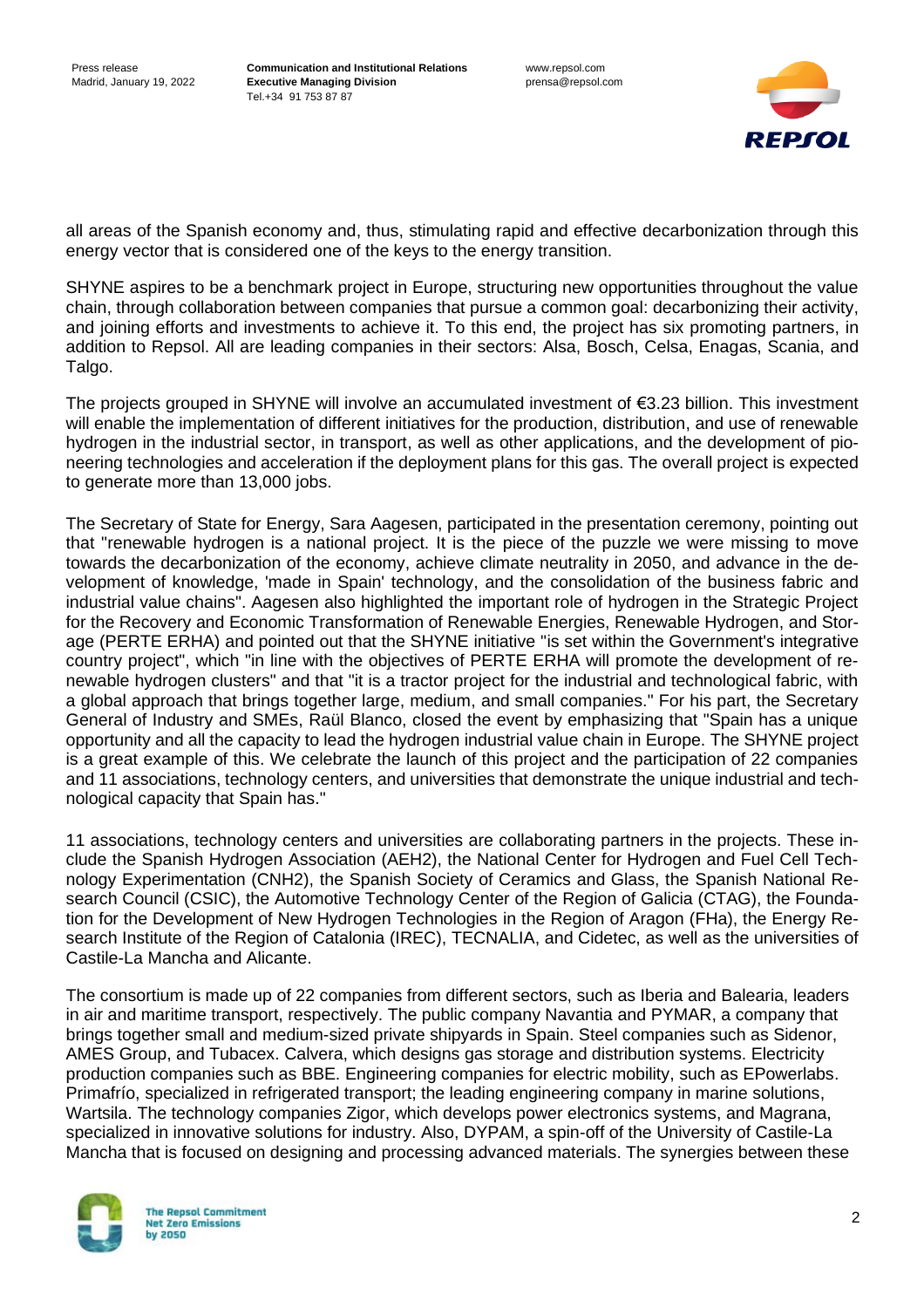www.repsol.com prensa@repsol.com



entities through the SHYNE consortium will drive coordinated industrial developments throughout the hydrogen value chain.

## A project for the country aligned with the Government's objectives

Spain is in a privileged position compared to other countries to capture the opportunities generated by the new renewable hydrogen economy thanks to the great availability of solar and wind resources, as well as the industry's own capacity to adapt to a new economy around the hydrogen value chain.

The SHYNE project aims to generate an ecosystem that connects the large regional hydrogen initiatives already underway, such as the Basque Region Hydrogen Corridor (BH2C), the Hydrogen Valley of the Region of Catalonia, and the Hydrogen Valley of the Region of Murcia. In addition, SHYNE will promote the creation of two new innovation hubs in the regions of Castile-La Mancha and Madrid. Their objective will be the advancement of competitive technologies that are under development, such as photoelectrocatalysis or solid oxide electrolysis (SOEC). These technologies will help the country to maintain technological sovereignty in this new energy vector.

A knowledge management center will also be created in Madrid to coordinate cross-cutting actions and position the participating technology centers and universities as centers of reference in Europe. In this way, an efficient network will be created that will capture the synergies between production poles, industrial centers, and other hydrogen consumers, ensuring the competitiveness of the renewable gas and avoiding the transfer of additional costs to end users.

The SHYNE project is perfectly aligned with the objectives outlined by both the European Union and the Spanish Government. The latter, in the Hydrogen Roadmap published in October 2020, has set the target of reaching 4 GW of capacity by 2030. For its part, the "Spain Can Plan" supports the creation of this type of consortia, especially those that are multisectoral and integrate the entire value chain and that promote public-private collaboration and collaboration with small and medium-sized companies, as well as with research centers to boost the hydrogen economy.

In turn, SHYNE is aligned with the Strategic Projects for the Recovery and Economic Transformation of Renewable Energies, Renewable Hydrogen and Storage (PERTE ERHA) of the Recovery, Transformation and Resilience Plan launched by the Ministry for Ecological Transition and the Demographic Challenge last December.

## A strategic commitment to renewable hydrogen

Renewable hydrogen is one of the pillars of Repsol's strategy to achieve zero net emissions by 2050. The company presented its [renewable hydrogen strategy](https://www.repsol.com/en/press-room/press-releases/2021/repsol-will-invest-2.549-billion-to-boost-renewable-hydrogen/index.cshtml#:~:text=The%20company%20has%20announced%20investments,zero%20net%20emissions%20by%202050.) last October, with which it aims to lead production in the Iberian Peninsula and play a leading role in Europe. To this end, it will use all available technologies and is developing, together with Enagás, a proprietary technology called photoelectrocatalysis that will be capable of producing hydrogen from water and sunlight.

Repsol's industrial complexes, which are currently undergoing a transformation process to become multienergy hubs, are true nerve centers for renewable hydrogen initiatives and will play a key role in SHYNE. They will combine the production and use of this gas to transform it into products with a low, zero, or a

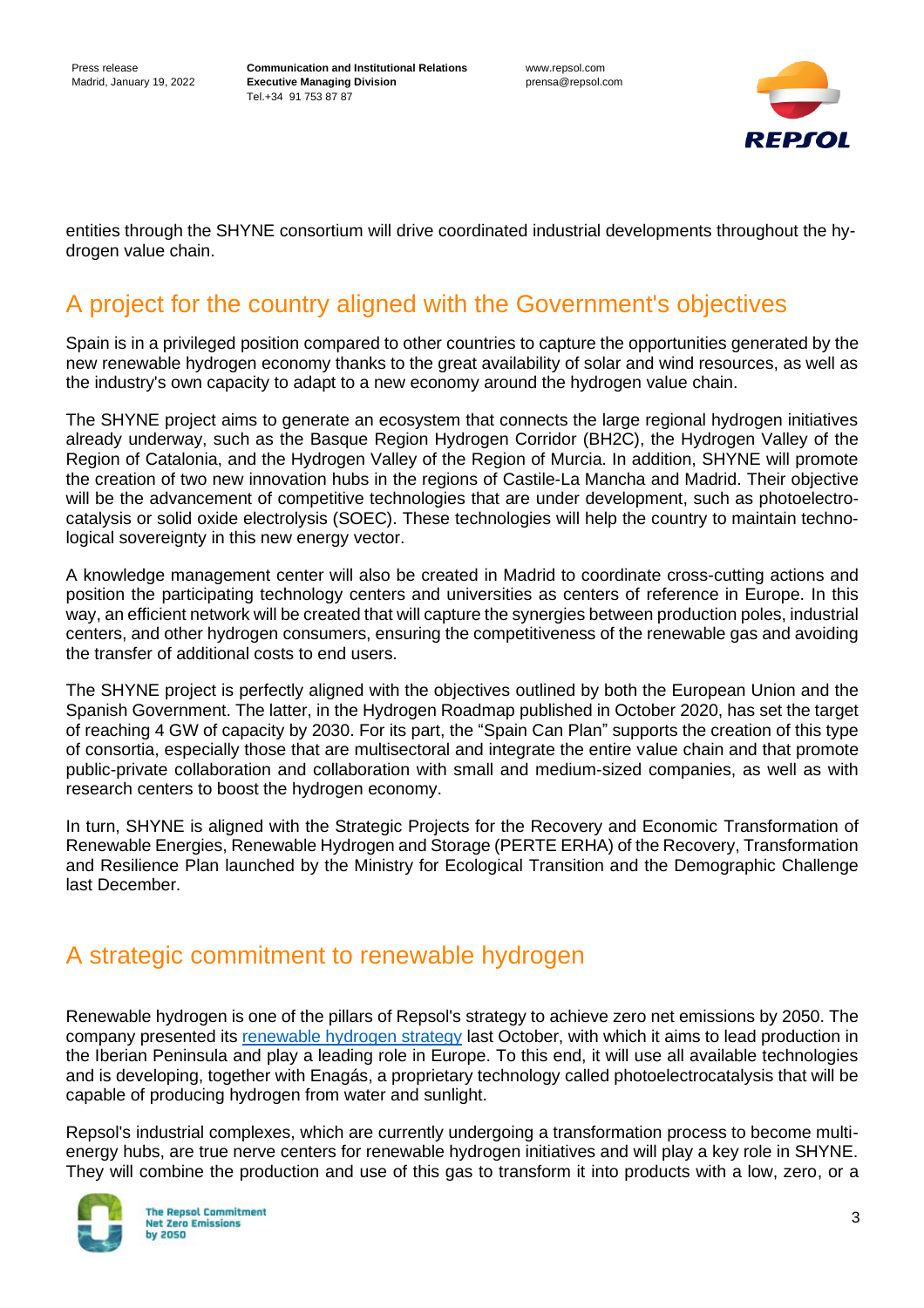

negative carbon footprint, such as sustainable fuels and materials for construction or healthcare, among others.

The synergies between the companies collaborating in SHYNE will support coordinated industrial developments throughout the hydrogen value chain, maximizing investment capacities. This premise will be key to achieving decarbonization in the most efficient manner and at the lowest cost, mainly in sectors where today electrification is not a solution, such as the steel sector in which Celsa develops its activity, or in transport segments such as aviation and maritime, railway, or heavy long-distance transport, with Iberia, Balearia, Talgo, and Alsa as benchmarks. Thus, the challenge of decarbonization becomes a great opportunity to generate wealth and technological and industrial development in Spain through this new renewable hydrogen economy.

## **Statements**

- CEO of Repsol Josu Jon Imaz: "Spain has the opportunity to play a very relevant role in the European renewable hydrogen field. SHYNE will allow us to unite our competences and drive the capabilities we need from small and medium-sized companies to accelerate the decarbonization of the Spanish economy together."
- Chairman of the Alsa Grupo Jorge Cosmen: "For Alsa, it is a great satisfaction to be a promoting partner of the SHYNE project led by Repsol, as we firmly believe in the development and promotion of hydrogen as a key technology in the sustainable mobility of the future. Within this process of transition towards zero emission fleets that Alsa wants to lead, this month we plan to incorporate the first hydrogen-powered bus to one of our operations in a stable and permanent way. This is a first step in the common objective shared by society, administrations, and operators to move towards a more sustainable mobility, which contributes to a higher quality environment in our cities."
- Director of Strategy and New Businesses of the Bosch Group in Spain and Portugal Emma Nogueira: "This collaboration agreement between different actors is of special interest for both Bosch, as a company, and for Spain as a country with a great potential for the generation of renewable energy."
- <sup>o</sup> CEO of CELSA Group Francesc Rubiralta: "At CELSA Group, the European leader in circular steel production, we have identified renewable hydrogen as a key element to achieve our strategic goal of being *net positive* by 2040. We are already a low-emissions company in our sector, but we are working to achieve zero net carbon emissions in our business. Being part of this project gives us an opportunity to do so and also to contribute to the development of the ecosystem necessary for Spain to become a European leader in the production and consumption of green hydrogen."
- <sup>o</sup> CEO of Enagas Marcelino Oreja: "Companies must be the driving force for change that allows us to advance in the process of decarbonization of the economy and in a fair and inclusive energy transition. To really drive the deployment of renewable hydrogen at this early stage, collaboration between companies, institutions, and administrations is essential. In line with this, Enagas participates in more than 30 hydrogen projects throughout Spain, in collaboration with other partners".
- <sup>o</sup> Director of Communication and Marketing of Scania Ibérica Sonie García: "This agreement is further proof of Scania's commitment to drive change towards sustainable transport from different technological fronts. Scania sees green hydrogen as an important player in medium- to long-term electrification. At Scania, we are convinced of the importance of working in strong partnerships and with other companies in order to slow down climate change."
- Chairman of Talgo Carlos Palacio: "For Talgo, being part of SHYNE means reinforcing our commitment to decarbonized mobility, based on hydrogen and with a technology and industrial capacity that we can lead and export around the world. The hydrogen technology applied to Talgo trains is